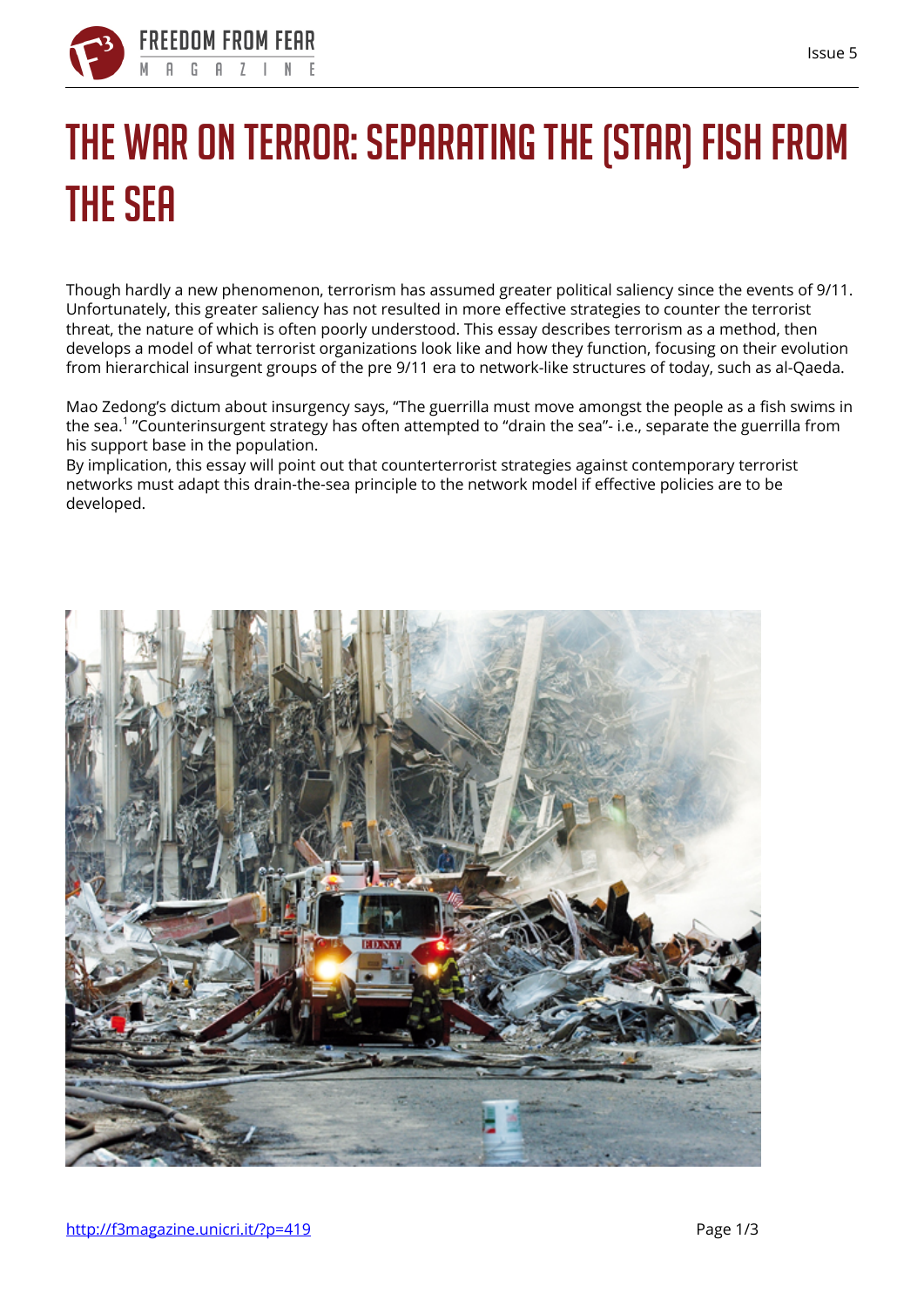## **Terrorism as a Method**

Terrorism uses or threatens violence for political objectives. Terrorist acts are also meant to have a psychological effect that is felt beyond the immediate victims. Terrorism is conducted by a non-state entity such as al-Qaeda, an organization or individuals who see themselves as acting on behalf of a broader movement. Terrorists, being weak, must use their enemy's strength against it. At least initially, terrorists are little known and largely ignored. Acts of terrorism alter this fact. The message is simple: the state is not as strong as it appears; it cannot defend itself. On the other hand, the terrorist seems powerful, able to strike out at its enemy at will. The terrorist also wants to appear to be on the side of right and justice while his victims represent the forces of injustice and evil. This message is addressed to neutrals and the terrorist's would-be constituency. The terrorist relies on the active and passive support of elements within these communities to change the basic correlation of forces. A terrorist attack advertises the terrorist's power and his cause, gaining sympathy from his constituents and creating terror among the enemy. The enemy reacts, striking at the terrorist in an unfocused and ineffective manner that fails to destroy him and actually angers the terrorist's would-be constituents. This reaction causes the constituents' support for the terrorist to increase, allowing him easier access to intelligence as well as moral and material support.

## **The Development of Post-9/11 Islamist**

Terrorism Islamist terrorism dates from the mid-twentieth century. Islamism (i.e., a strict and politicized version of Islam) became a major force in the Muslim world with the Iranian Revolution of the late 1970s. The success of the Islamic Revolution in Iran and the bankruptcy of secular radicalism in the Muslim world propelled Islamist radicals into the forefront of revolutionary change. The struggle against the Soviet occupation of Afghanistan (1979-89) intensified their fervor and rallied tens of thousands of Muslim fighters (mujahidin) to the Afghan cause. The obligation to take up jihad was seen as incumbent upon all individuals who were physically able to answer the call, since no organized state was in a position to defend the Muslim community in Afghanistan. After the victory of the mujahidin over the Soviets, the jihadis looked for new missions. Many returned to their homelands, most of which were ruled by secular nationalist governments. The jihadis considered these secular governments to be apostate regimes that had abandoned their religion. The jihadis fought these regimes, characterizing these regimes as the "near enemy." By the close of the decade, however, Islamist threats to the near enemy were on the wane, especially in Egypt and Algeria, where mainstream Muslims had grown weary of the brutal tactics of the jihadis, and state repression had proven effective against them. The radical Islamist movement seemed to be heading for a dead end. At this point, al-Qaeda stepped forward. Al-Qaeda and its founder Osama bin Laden focused on the United States and the western world, "the far enemy." In effect, repression in the Muslim world displaced much terrorism and many terrorists into the West. Al-Qaeda's actual operation started small, even while its recruitment and ideology were in full swing. Beginning in 1992, al-Qaeda affiliates committed a string of attacks, culminating in the attacks of September 11, 2001, which took al-Qaeda and bin Laden to a new level. The deaths of some 3,000 people set up a chain reaction, which al-Qaeda had only partly anticipated. Bin Laden attempted to incite a global jihad against the United States. It appeared he would succeed. The United States angered Muslims by invading Afghanistan when negotiations with the Taliban regime failed to deliver bin Laden and his aides. Bin Laden hoped for a reprise of the struggle against the Soviet occupation that had so badly bled the Red Army. Instead, the U.S. effort met initial success. The fall of the Taliban deprived al-Qaeda of a state sponsor that was able to provide security and the ability to operate openly. This loss caused the organization to become more network-like and less like a traditional hierarchical organization. Its organizational structure, or lack of it, has had a profound effect on al-Qaeda's strengths and vulnerabilities and how it operates. Traditional hierarchical organizations have a chain of command and a staff organized into sections. These staff sections assist the leadership in acquiring resources and information, vet and train personnel, prepare directives to subordinates, communicate with those subordinates and the public, and plan operations. Such organizations are centrally directed and able to marshal resources in a consistent manner. When organized thusly, insurgent or terrorist organizations have to pay close attention to security of communication and safety of membership. So they organize into cells where members of one cell are unfamiliar with the members of any other cell — only the cell's leader knows his/her immediate superior — and where communication is often indirect, through message drop, for example. Such a structure provides a degree of security, but at the cost